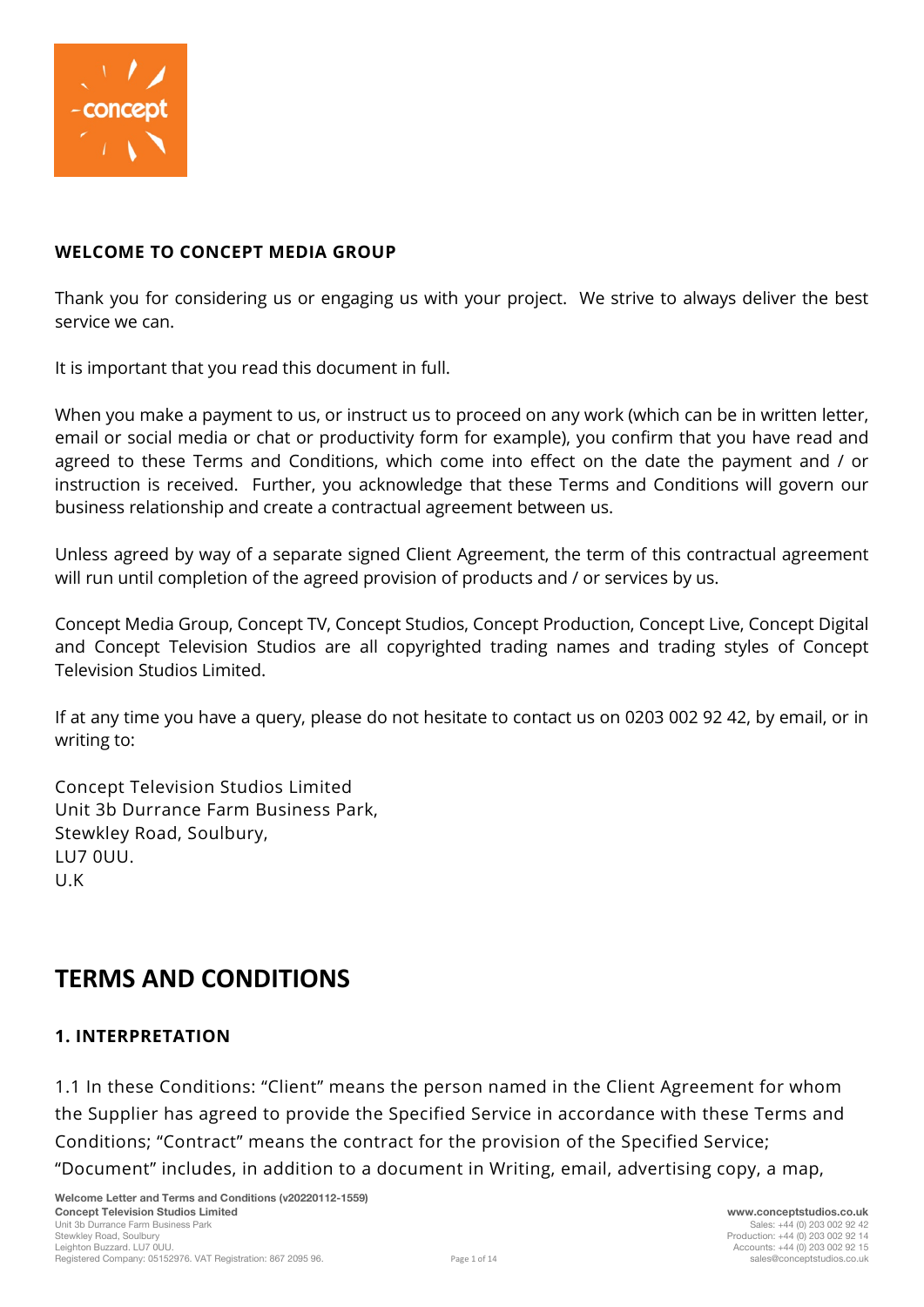

plan, design, drawing, picture or other image, or any other record of any information in any form;

"Client Agreement" means the document or series of documents to which these Terms and Conditions are appended; "Client Material" means any Documents or other materials, and any data or other information provided by the Client relating to the Specified Service; "Supplier Material" means any Documents or other materials, and any data or other information provided by the Supplier relating to the Specified Service; "Specified Service" means the provision of media buying services by the Supplier to the Client in the publications/media set out in the Client Agreement and in such other publications/media as may be agreed between the parties in Writing from time to time;

"Supplier" means Concept Television Studios Limited; "Supplier's Charges" means the charges relating to the Specified Service as set out in the Client Agreement or otherwise notified to the Client from time to time; "Writing" and any similar expression includes facsimile transmission and comparable means of communication including electronic mail.

1.2 The headings in these Terms and Conditions are for convenience only and shall not affect their interpretation.

# **2. SUPPLY OF THE SPECIFIED SERVICE**

2.1 The Supplier shall provide the Specified Service to the Client subject to these Terms and Conditions. Any changes or additions to the Specified Service or these Terms and Conditions must be agreed in Writing by the Supplier and the Client.

2.2 The Client shall at its own expense supply the Supplier with all necessary Client Material, Documents or other materials, and all necessary data or other information relating to the Specified Service, within sufficient time to enable the Supplier to provide the Specified Service in accordance with the Contract. The Client shall ensure the accuracy and compliance with all applicable laws and codes of conduct of all Client Material.

2.3 The Client shall at its own expense retain duplicate copies of all Client Material and insure against its accidental loss or damage. The Supplier shall have no liability for any such loss or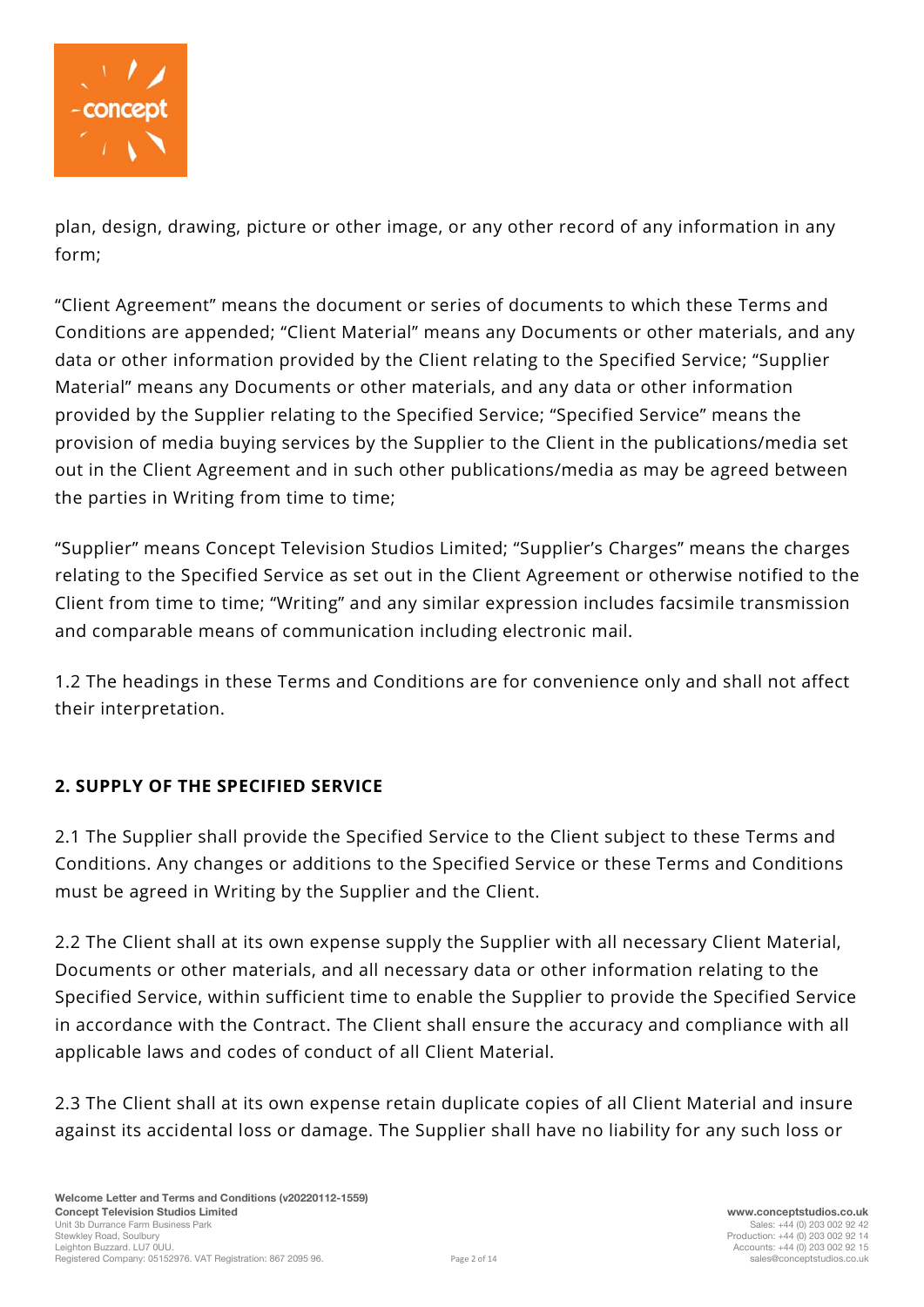

damage, however caused. All Supplier Material shall be at the sole risk of the Client from the time of delivery to or to the order of the Client.

2.4 The Specified Service shall be provided in accordance with the Client Agreement, subject to these Terms and Conditions.

2.5 The Supplier may correct any typographical or other errors or omissions in any brochure, promotional literature, quotation or other document of the Supplier relating to the provision of the Specified Service without any liability to the Client.

2.6 The Supplier may at any time without notifying the Client make any changes to the Specified Service which are necessary to comply with any applicable safety or other statutory requirements, or which do not materially affect the nature or quality of the Specified Service.

2.7 During the subsistence of the Contract the Client agrees that the Supplier will have the sole and exclusive right to provide the Specified Service to the Client.

# **3. CHARGES**

3.1 Subject to any special terms agreed, the Client shall pay the Supplier's Charges and any additional sums which are agreed between the Supplier and the Client for the provision of the Specified Service or which, in the Supplier's sole discretion, are required as a result of the Client's instructions or lack of instructions, the inaccuracy of any Client Material or any other cause attributable to the Client.

3.2 The Supplier shall be entitled to vary the Supplier's Charges from time to time by giving not less than three months' written notice to the Client.

3.3 All charges quoted to the Client for the provision of the Specified Service are exclusive of any Value Added Tax, for which the Client shall be additionally liable at the applicable rate from time to time.

**Welcome Letter and Terms and Conditions (v20220112-1559)** 3.4 The Client shall pay to the Supplier the price for the Specified Service as shown in the Supplier's invoice and in accordance with any payment schedule specified by the Supplier. All payments shall be made in cleared funds to such bank account as the Supplier may specify. If so agreed between the Supplier and the Client, the Supplier shall be entitled to invoice the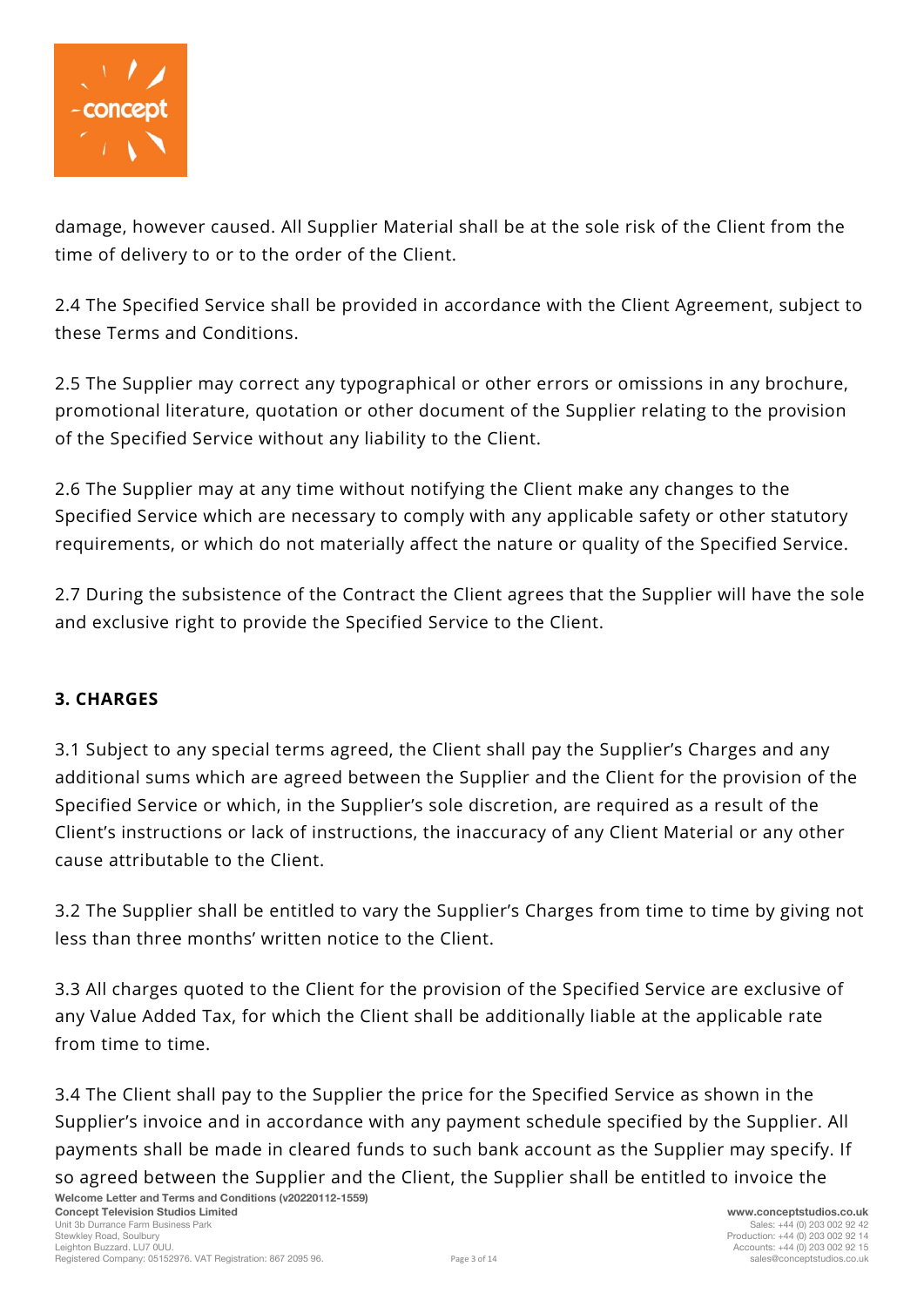

Client either in advance of, or within one month of each occurrence of providing the Specified Service or at such other times as set by the supplier.

3.5 The Supplier's Charges and any additional sums payable shall be pre-paid by the Client (together with any applicable Value Added Tax, and without any set off or other deduction) within 7 days of the date of the Supplier's invoice.

3.6 If payment is not made on the due date, the Supplier shall be entitled, without limiting any other rights it may have, to charge interest on the outstanding amount (both before and after any judgment) at the rate of 8% above the base rate from time to time of Lloyds TSB Bank plc from the due date until the outstanding amount is paid in full.

# **4. RIGHTS IN CLIENT MATERIAL AND SUPPLIER MATERIAL**

- 4.1 The property and any copyright or other intellectual property rights in:
- 4.1.1 any Client Material shall belong to the Client;

4.1.2 any Supplier Material shall, unless otherwise agreed in Writing between the Client and the Supplier, belong to the Supplier, subject only to the right of the Client to use the Supplier Material for the purposes of utilising the Specified Service.

4.2 Any Client Material or other information provided by the Client which is so designated by the Client and any Supplier Material shall be kept confidential by the Supplier, and all Supplier Material or other information provided by the Supplier which is so designated by the Supplier shall be kept confidential by the Client; but the foregoing shall not apply to any Documents or other materials, data or other information which are public knowledge at the time when they are so provided by either party, and shall cease to apply if at any future time they become public knowledge through no fault of the other party.

4.3 The Client warrants that any Client Material and its use by the Supplier for the purpose of providing the Specified Service complies in all respects with all relevant legislation and that it will not infringe the copyright or other rights of any third party, and the Client shall indemnify the Supplier against any liability, loss, damages, costs, expenses or other claims arising from any such lack of compliance or infringement.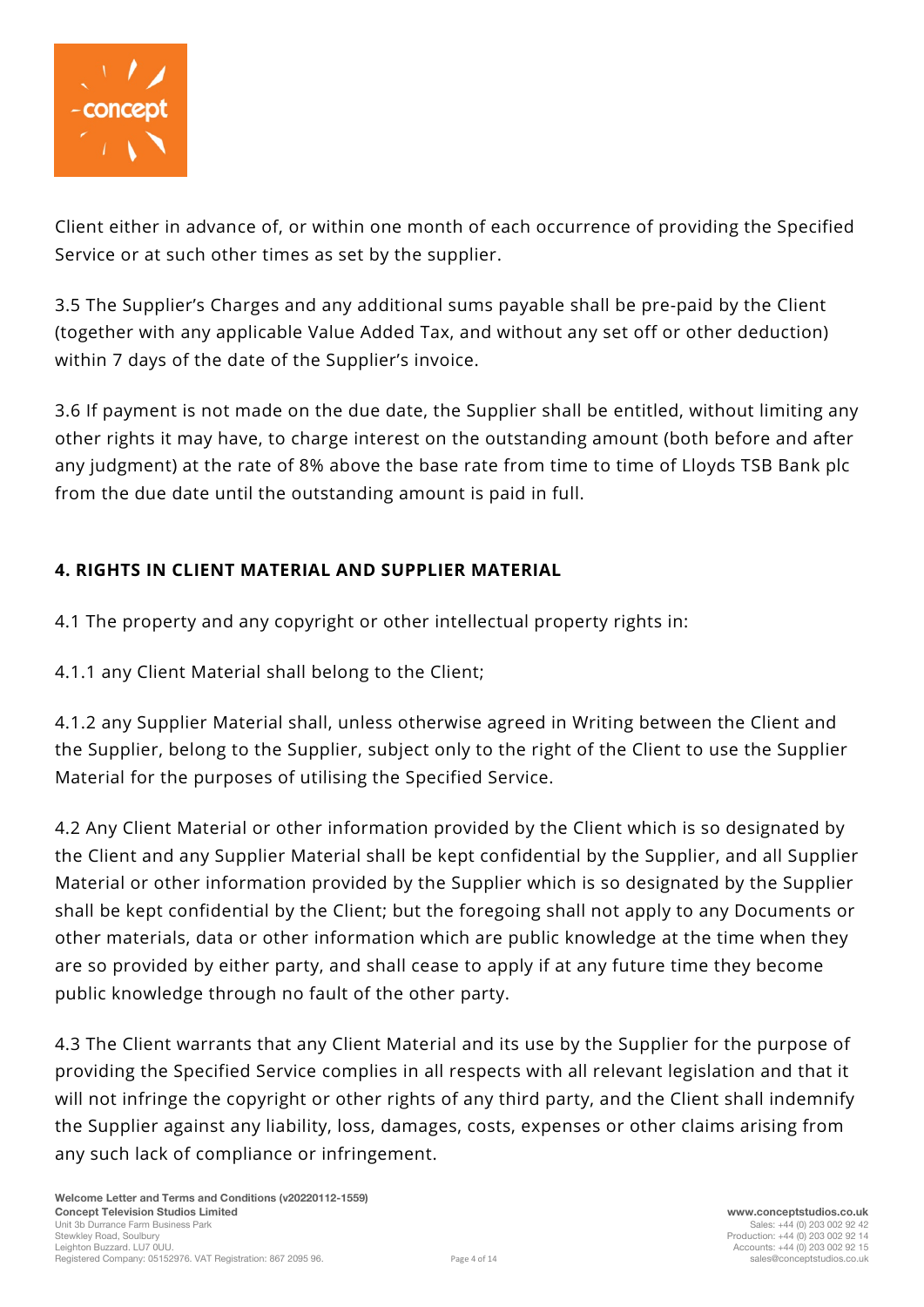

4.4 Subject to paragraph 4.3, the Supplier warrants that any Supplier Material and its use by the Client for the purposes of utilising the Specified Service complies in all respects with all relevant legislation and that it will not infringe the copyright or other rights of any third party, and the Supplier shall indemnify the Client against any loss, damages, costs, expenses or other claims arising from any such lack of compliance or infringement.

4.5 The Client shall grant the Supplier use of Client Material without charge for the purpose of providing the specified service and to allow the Supplier to demonstrate the suppliers products and services.

# **5. WARRANTIES AND LIABILITY**

5.1 The Supplier warrants to the Client that the Specified Service will be provided using reasonable care and skill and, as far as reasonably possible, in accordance with the Client Agreement and at the intervals and within the times referred to in the Client Agreement. Where the Supplier supplies in connection with the provision of the Specified Service any goods (including Supplier Material) supplied by a third party, the Supplier does not give any warranty, guarantee or other term as to their quality, fitness for purpose or otherwise, but shall, where possible, assign to the Client the benefit of any warranty, guarantee or indemnity given by the person supplying the goods to the Supplier.

5.2 The Supplier shall have no liability to the Client for any loss, damage, costs, expenses or other claims for compensation arising from any Client Material or instructions supplied by the Client which are incomplete, incorrect, inaccurate, illegible, out of sequence or in the wrong form, or arising from their late arrival or non arrival, or any other fault of the Client.

5.3 Except in respect of death or personal injury caused by the Supplier's negligence, or as expressly provided in these Terms and Conditions, the Supplier shall not be liable to the Client by reason of any representation (unless fraudulent), or any implied warranty, condition or other term, or any duty at common law, or under the express terms of the Contract, for any loss of profit or any indirect, special or consequential loss, damage, costs, expenses or other claims (whether caused by the negligence of the Supplier, its servants or agents or otherwise) which arise out of or in connection with the provision of the Specified Service or their use by the Client, and the entire liability of the Supplier under or in connection with the Contract shall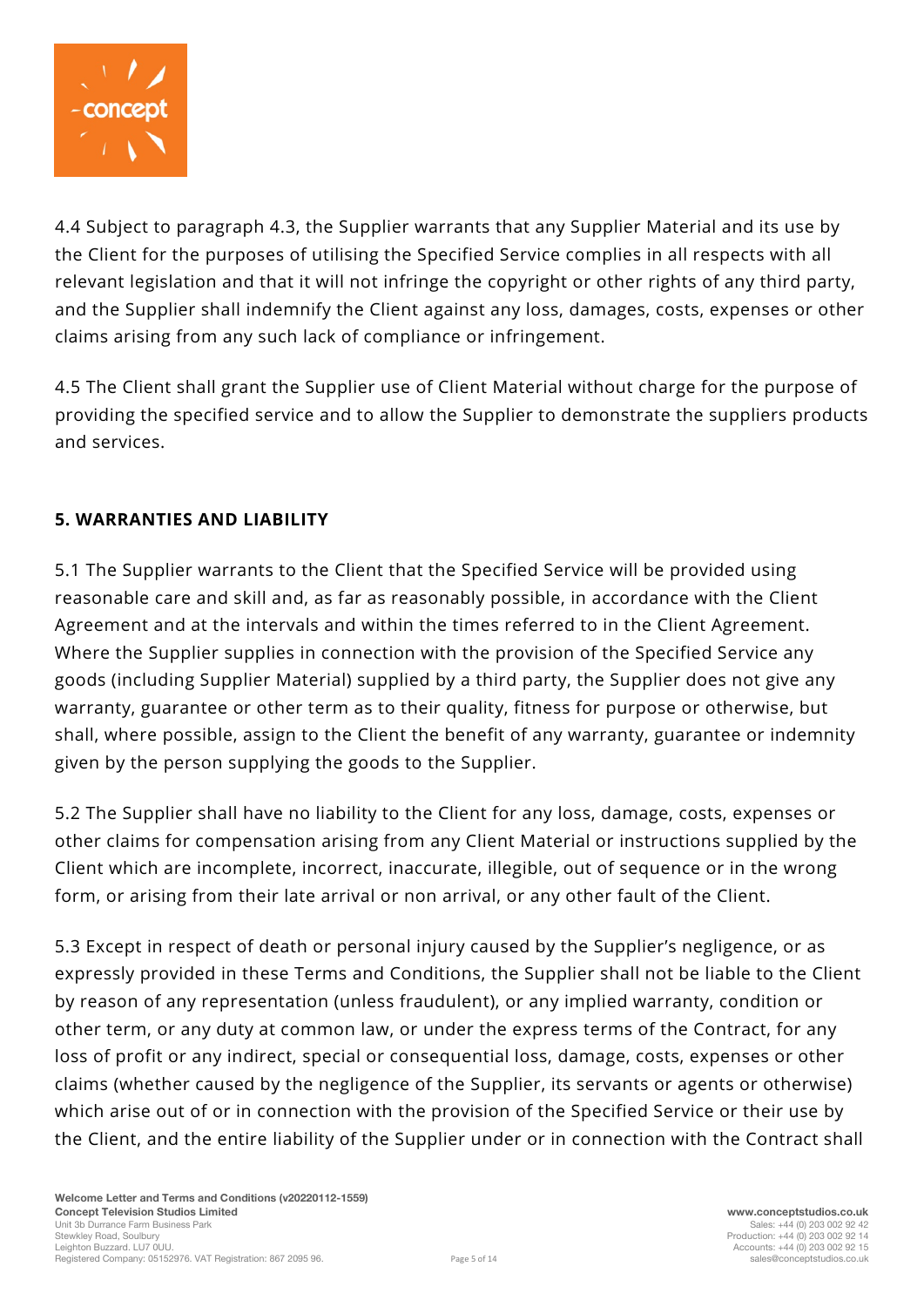

not exceed the amount of the Supplier's charges for the provision of the Specified Service, except as expressly provided in these Terms and Conditions.

5.4 The Supplier shall not be liable to the Client or be deemed to be in breach of the Contract by reason of any delay in performing, or any failure to perform, any of the Supplier's obligations in relation to the Specified Service if the delay or failure was due to any cause beyond the Supplier's reasonable control.

# **6. TERMINATION**

6.1 The Client shall be entitled to terminate the Contract at any time by giving not less than 6 weeks' written notice to the Supplier. If the Client uses another media agency to provide all or any of the Specified Service during the contractual period set out in the Client Agreement, then the Supplier will be entitled to any commission or payments it would have received from the Client if the Supplier had provided the Specified Service for the full term of the Contract.

6.2 Either party may (without limiting any other remedy) at any time terminate the Contract by giving notice in Writing to the other if the other commits any breach of these Terms and Conditions and (if capable of remedy) fails to remedy the breach within 30 days after being required by written notice to do so, or if the other goes into liquidation, becomes bankrupt, makes a voluntary arrangement with its creditors or has a receiver or administrator appointed.

6.3 On termination of the Contract, the supplier shall return any Client Materials to the Client and each party shall return to the other party or destroy (at the option of the party who owns the confidential information) any and all confidential information belonging to the other party which is in its possession and/or under its control and delete such confidential information from any computer system or other form of data retention.

# **7. GENERAL**

7.1 These Conditions (together with the special terms, if any, set out in the Client Agreement) constitute the entire agreement between the parties, supersede any previous agreement or understanding and may not be varied except in Writing between the parties. All other terms, express or implied by statute or otherwise, are excluded to the fullest extent permitted by law.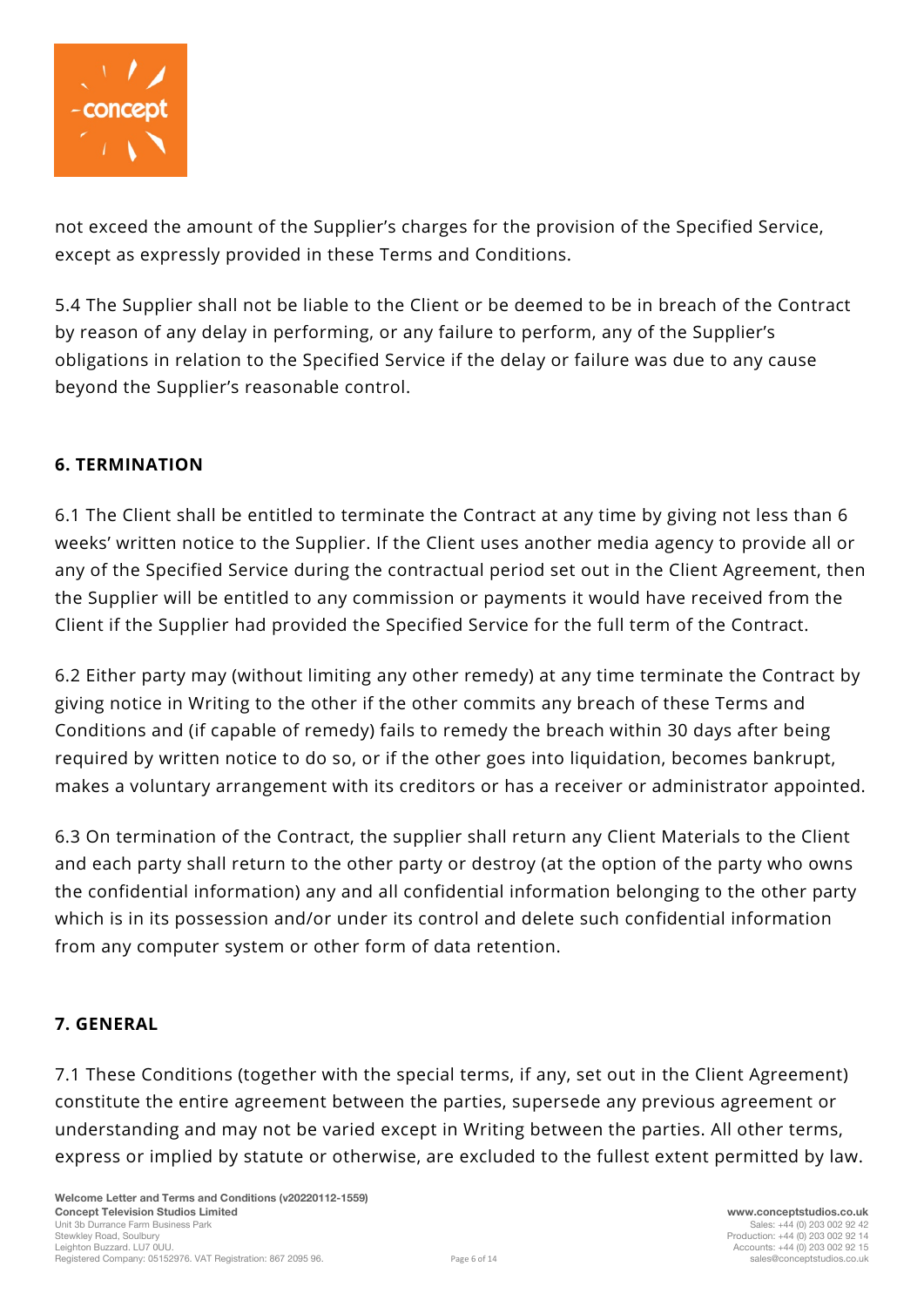

7.2 A notice required or permitted to be given by either party to the other under these Terms and Conditions shall be in Writing addressed to the other party at its registered office or principal place of business or such other address as may at the relevant time have been notified pursuant to this provision to the party giving the notice.

7.3 No failure or delay by either party in exercising any of its rights under the Contract shall be deemed to be a waiver of that right, and no waiver by either party of any breach of the Contract by the other shall be considered as a waiver of any subsequent breach of the same or any other provision.

7.4 If any provision of these Terms and Conditions is held by any court or other competent authority to be invalid or unenforceable in whole or in part, the validity of the other provisions of these Terms and Conditions and the remainder of the provision in question shall not be affected.

7.5 English law shall apply to the Contract, and the parties agree to submit to the non exclusive jurisdiction of the English courts.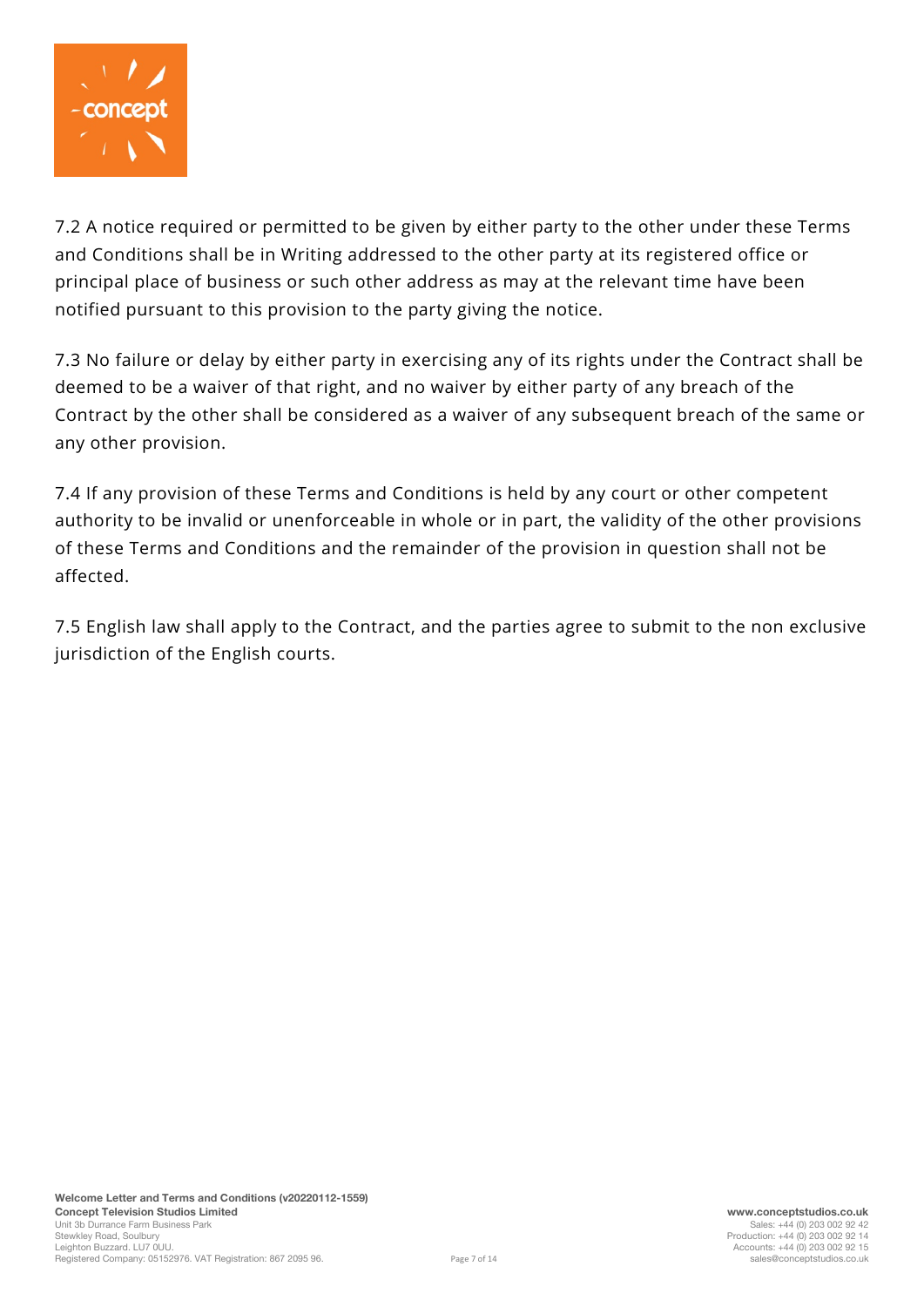

# **(GDPR) PRIVACY STATEMENT**

At Concept Television Studios Limited, we know that you care how information about you is used and shared. We appreciate your trust in us to do that carefully and sensibly as we carry out business. This notice describes our privacy policy. By visiting our web sites and when you provide information to Concept Television Studios Limited, you are accepting and consenting to the practices described in this Privacy Notice.

# **WHAT INFORMATION DO WE COLLECT ABOUT YOU?**

We collect information about you when you register with us or place an order for products or services. We also collect information when you voluntarily provide your information to enquire about our products or services, and to obtain pricing or quotes for our products or services, complete customer surveys, provide feedback and participate in competitions. Web site usage information is collected using cookies.

# **THE TYPES OF INFORMATION WE GATHER.**

Information you give us:

We receive and store any information you enter on our web site or give us in any other way. This information includes your name, address and phone number, details of people to whom purchases have been shipped (including address and phone number).

E-mail communications:

To help us make e-mails more useful and interesting, we often receive a confirmation when you open e-mail from Concept Television Studios Limited if your computer supports such capabilities.

Information from other sources:

We might receive information about you from other sources and add it to our account information. This kind of information includes updated delivery and address information from our carriers or other third parties, which we use to correct our records and deliver your next purchase or communication more easily.

# **HOW WILL WE USE THE INFORMATION ABOUT YOU?**

We collect information about you to process your order, manage your account and, if you agree, to email you about other products and services we think may be of interest to you. We use your information collected from the web site to personalise your repeat visits to our web site. Concept TV will not share your information for marketing purposes with companies outside the Concept TV or other specified named companies of which you have authorised. In processing your order, we may send your details to, and also use information from credit reference agencies and fraud prevention agencies.

Also, in processing your order we will pass your address details onto one of our courier companies. This will either be Royal Mail, DPD, Parcelforce, My Hermes or DHL or in some cases an other specialist courier. We may also send your address and/or phone number onto a supplier, such as television broadcasters and media platform owners.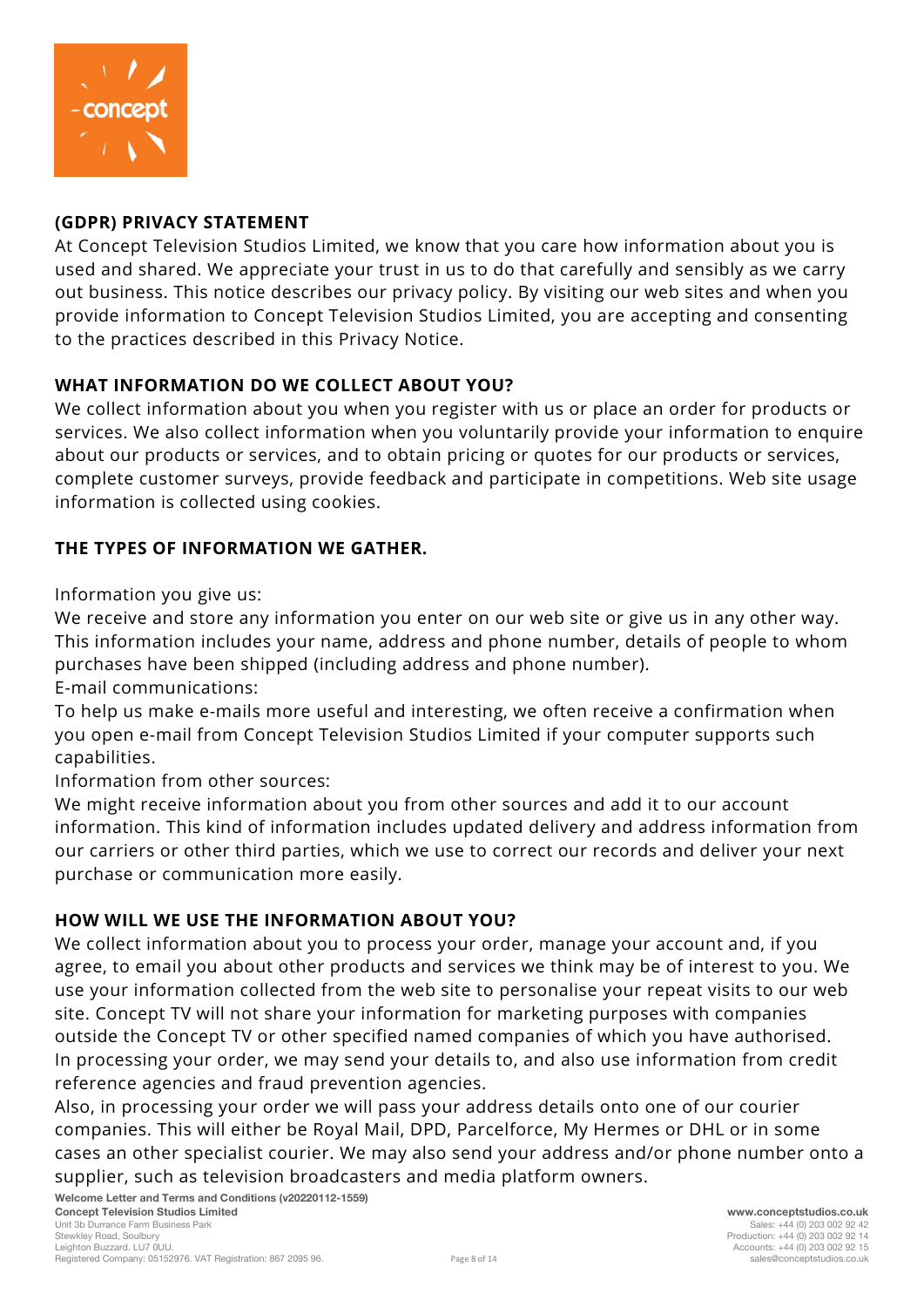

# **PERSONAL DATA RETENTION PERIODS**

We have annual data reviews in place that will remove all personally identifiable data after a certain period of time. This will be a maximum of 5 years from last date of either contract, recording, purchase or interaction with the data such as reading a newsletter. We keep the data for this period for a number of business reasons including honouring product warranties and record keeping.

# **WILL WE SHARE YOUR INFORMATION WITH THIRD PARTIES?**

We may disclose your personal information to any member of our group, which means our subsidiaries, our ultimate holding company and its subsidiaries, as defined in section 1159 of the UK Companies Act 2006.

We may pass your information to other parties as follows:

• in the event that we sell or buy any business or assets, in which case we may disclose your personal data to the prospective seller or buyer of such business or assets;

• if Concept TV or substantially all of its assets are acquired by a third party, in which case personal data held by it about its customers will be one of the transferred assets;

• where relevant, your user name and information you voluntarily provide over the course of your contact and business with with us will be published on areas of our Web site where user submissions are displayed and this will be the identity by which you are known on those areas. • we may pass your personal information to our employees and agents and third parties to administer the services provided to you by us now or in the future;

• some general statistical information about our Web site user base, sales patterns, traffic volumes and related matters may be passed on to reputable third parties (including third party advertisers who wish to advertise on our web site) but these details will not include information personally identifying you; and

• we may disclose your personal information to the police, regulatory bodies or legal advisers in connection with any alleged criminal offence or suspected breach of our terms and conditions and or contract agreements otherwise relating to you or otherwise where required by law and we will co-operate with any law enforcement authorities or court order requesting or directing us to disclose the identity of or locate anyone breaching those terms and conditions and contractual agreements and for the prevention or detection of crime or the apprehension or prosecution of offenders.

# **WHICH DATA PROCESSORS DO WE USE?**

# GOOGLE ANALYTICS

We use google analytics to anomalously collect data on your journey around the site and record sales. We never send personal information to Google. The data is transferred outside of the EU but Google are an active member of the Privacy Shield Framework which you can view here: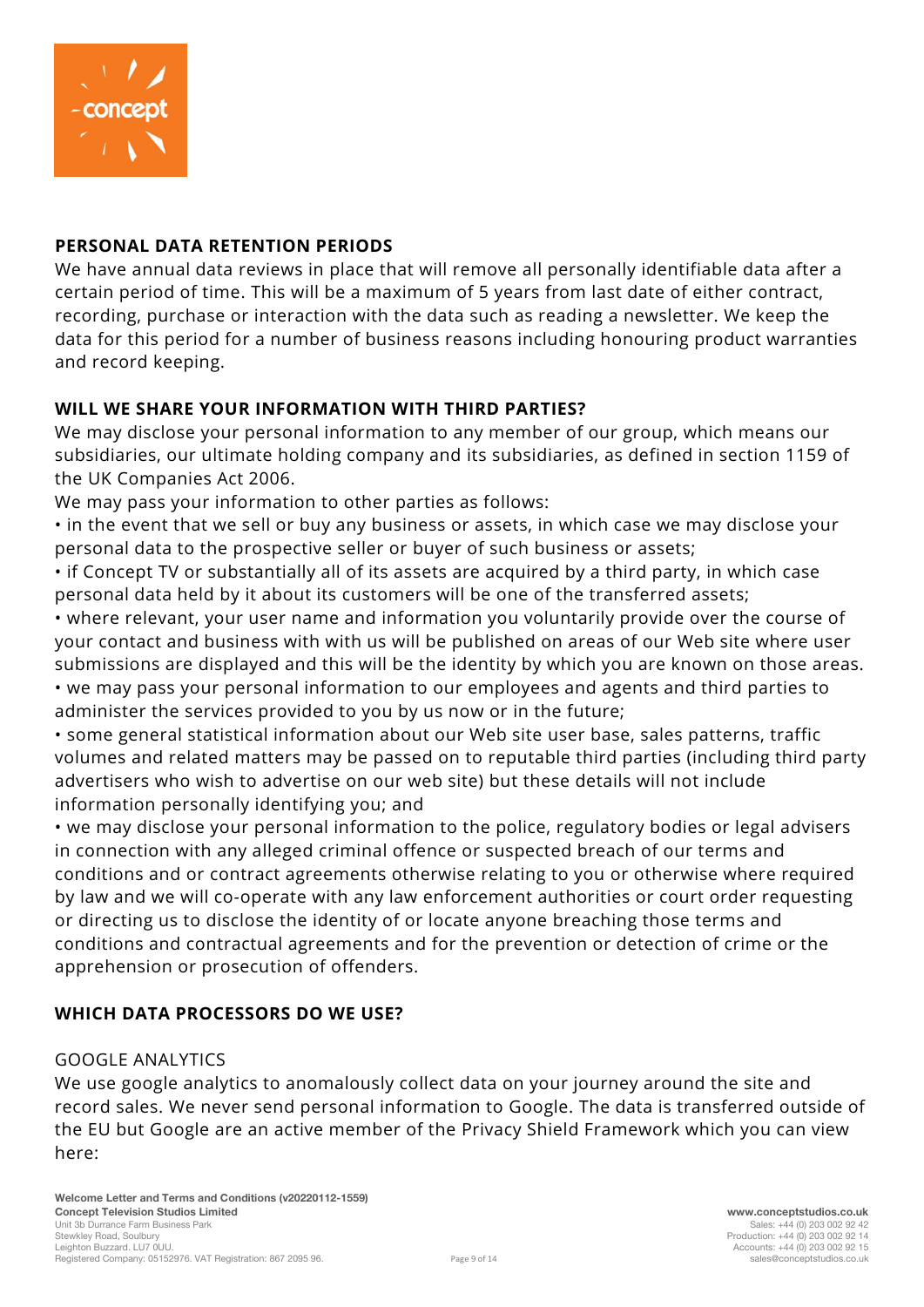

# <https://www.privacyshield.gov/participant?id=a2zt000000001L5AAI>

Web site: https://www.google.com/analytics/#?modal\_active=none

#### MAILCHIMP

We operate a mailing list facility to provide you with information about our products, services and activities. The facility provider is MailChimp Web site: [https://mailchimp.com](https://mailchimp.com/)

Mail Chimp's GDPR information: [https://kb.mailchimp.com/accounts/management/about-the](https://kb.mailchimp.com/accounts/management/about-the-general-data-protection-regulation)[general-data-protection-regulation](https://kb.mailchimp.com/accounts/management/about-the-general-data-protection-regulation)

#### FACEBOOK

We sometimes advertise on Facebook. We use Facebook to anonymously collect data on your journey around the site and record sales. We never send personal information to Facebook. The data is transferred outside of the EU but Facebook are an active member of the Privacy Shield Framework which you can view here:

<https://www.privacyshield.gov/participant?id=a2zt0000000GnywAAC&status=Active>

Web site:<https://www.facebook.com/>

#### **MARKETING**

We would like to send you information about products and services of ours and other companies you authorise. If you have consented to receive marketing, you may opt out at a later date. You have a right at any time to stop us from contacting you for marketing purposes or giving your information to other companies you have previously authorised. If you no longer wish to be contacted for marketing purposes, please call us on 0203 002 92 42.

# **UPDATING YOUR PRIVACY SETTINGS**

You can update your privacy settings at any time. Please send us an email sales@conceptstudios.co.uk or phone us 0203 002 92 42 and we will alter your privacy settings for you.

# **ACCESS TO YOUR INFORMATION AND CORRECTION**

You have the right to request a copy of the information that we hold about you. If you would like a copy of some or all of your personal information, please email or write to us at the following address. We may make a small charge for this service.

Concept Television Studios Limited Unit 3b Durrance Farm Business Park, Stewkley Road, Soulbury,

**Welcome Letter and Terms and Conditions (v20220112-1559) Concept Television Studios Limited www.conceptstudios.co.uk** Unit 3b Durrance Farm Business Park<br>Stewkley Road, Soulbury Leighton Buzzard. LU7 0UU. Accounts: +44 (0) 203 002 92 15 Registered Company: 05152976. VAT Registration: 867 2095 96.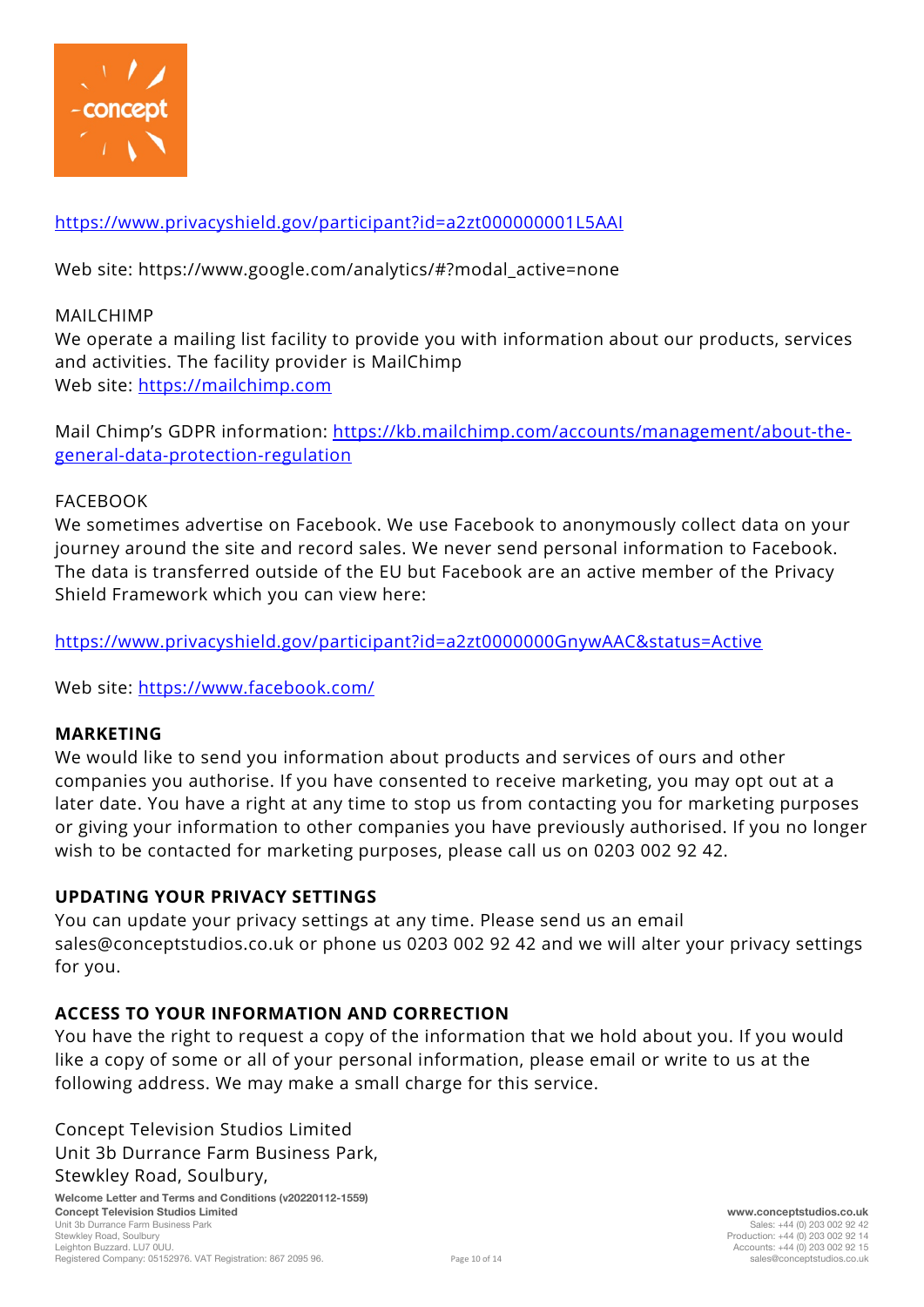

LU7 0UU. U.K

Email: sales@conceptstudios.co.uk

We want to make sure that your personal information is accurate and up to date. You may ask us to correct or remove information you think is inaccurate.

# **LAWFUL BASIS FOR PROCESSING YOUR DATA**

As set out in Article 6 of the GDPR we adhere to one of the following:

• Consent: the individual has given clear consent for you to process their personal data for a specific purpose.

– We use this basis to send you future offers, money off coupons, freebies and Concept TV updates. We may pass your information onto third party platforms to fulfil the relevant emails. • Contract: the processing is necessary for a contract you have with the individual, or because they have asked you to take specific steps before entering into a contract.

– We use your delivery address to send you your order and may pass these details onto our courier or a supplier if the order is being drop-shipped.

– We use your billing address to check the details with our payment processor.

• Legitimate interests: the processing is necessary for your legitimate interests or the legitimate interests of a third party unless there is a good reason to protect the individual's personal data which overrides those legitimate interests.

– We use your email address to keep you up to date with your order(s) and/or account. If you send us an email to our public email accounts or send a request through our web site we will use this email address to reply to your request.

– We use your phone number to contact you about your order(s) or account. We may send this onto our courier or supplier if your order is being drop-shipped.

• Privacy & Electronic Communications Regulations: we reserve the right to contact you for marketing purposes by adhering to point 131 of this regulation.

# **HOW SECURE IS INFORMATION ABOUT ME?**

We maintain physical, electronic and procedural safeguards in connection with the collection, storage and disclosure of personally identifiable customer information. Our security procedures mean that we may occasionally request proof of identity before we disclose personal information to you.

It is important for you to protect against unauthorised access to your password and to your computer. Be sure to log off when you finish using a shared computer.

Unfortunately, the transmission of information via the internet is not completely secure. Although we will do our best to protect your personal data, we cannot guarantee the security of your data transmitted to our Web site; any transmission is at your own risk. Once we have received your information, we will use strict procedures and security features to try to prevent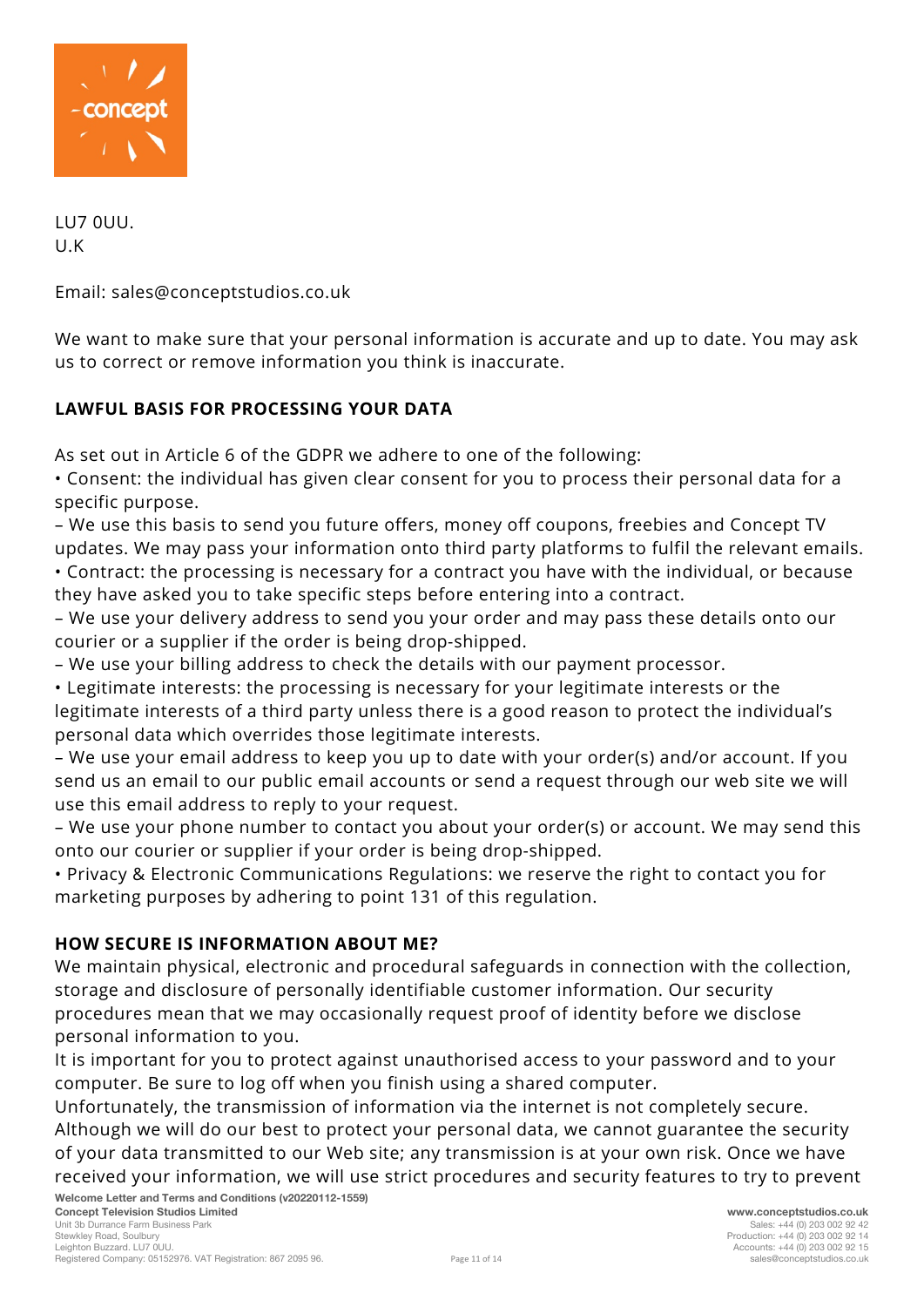

unauthorised access. Please note that no credit/debit card information ever reaches or is stored on our server(s) or databases. This is solely handled by processing companies who adhere to the highest level of PCI compliance. We currently use Paypal, bitpay and SagePay.

### **ABOUT COOKIES ON OUR WEB SITES.**

#### WHAT IS A COOKIE?

Cookies are text files containing small amounts of information which are downloaded to your device when you visit a web site.

Cookies are then sent back to the originating web site on each subsequent visit, or to another web site that recognises that cookie. Cookies are useful because they allow a web site to recognise a user's device. You can find more information about cookies at:

www.allaboutcookies.org and www.youronlinechoices.eu for a video about cookies visit: http://www.google.com/intl/en-GB/policies/technologies/cookies/

Cookies do lots of different jobs, like letting you navigate between pages efficiently, remembering your preferences, and generally improve the user experience. They can also help to ensure that adverts you see online are more relevant to you and your interests.

The cookies used on this web site have been categorised based on the categories found in the ICC UK Cookie guide. A list of all the cookies used on this web site by category is set out below:

#### STRICTLY NECESSARY COOKIES

These cookies are essential in order to enable you to move around the web site and use its features, such as accessing secure areas of the web site. Without these cookies services you have asked for, like shopping baskets, forms or video or content portals or saving for later, cannot be provided.

#### PERFORMANCE COOKIES

These cookies collect information about how visitors use a web site, for instance which pages visitors go to most often, and if they get error messages from web pages. These cookies don't collect information that identifies a visitor. All information these cookies collect is aggregated and therefore anonymous. It is only used to improve how a web site works.

Some of the cookies we use at Concept TV to perform such tasks are:

Google Analytics. Used for tracking user activity on the web site, including anonymous transaction data.

#### HOW DO I TURN COOKIES OFF?

It is usually possible to stop your browser accepting cookies, or to stop it accepting cookies from a particular web site. For example, we cannot tell if you are signed in without using cookies, so you would not be able to post comments.

Modern browsers usually allow you to change your cookie settings. These settings will typically be found in the 'options' or 'preferences' menu of your browser. In order to understand these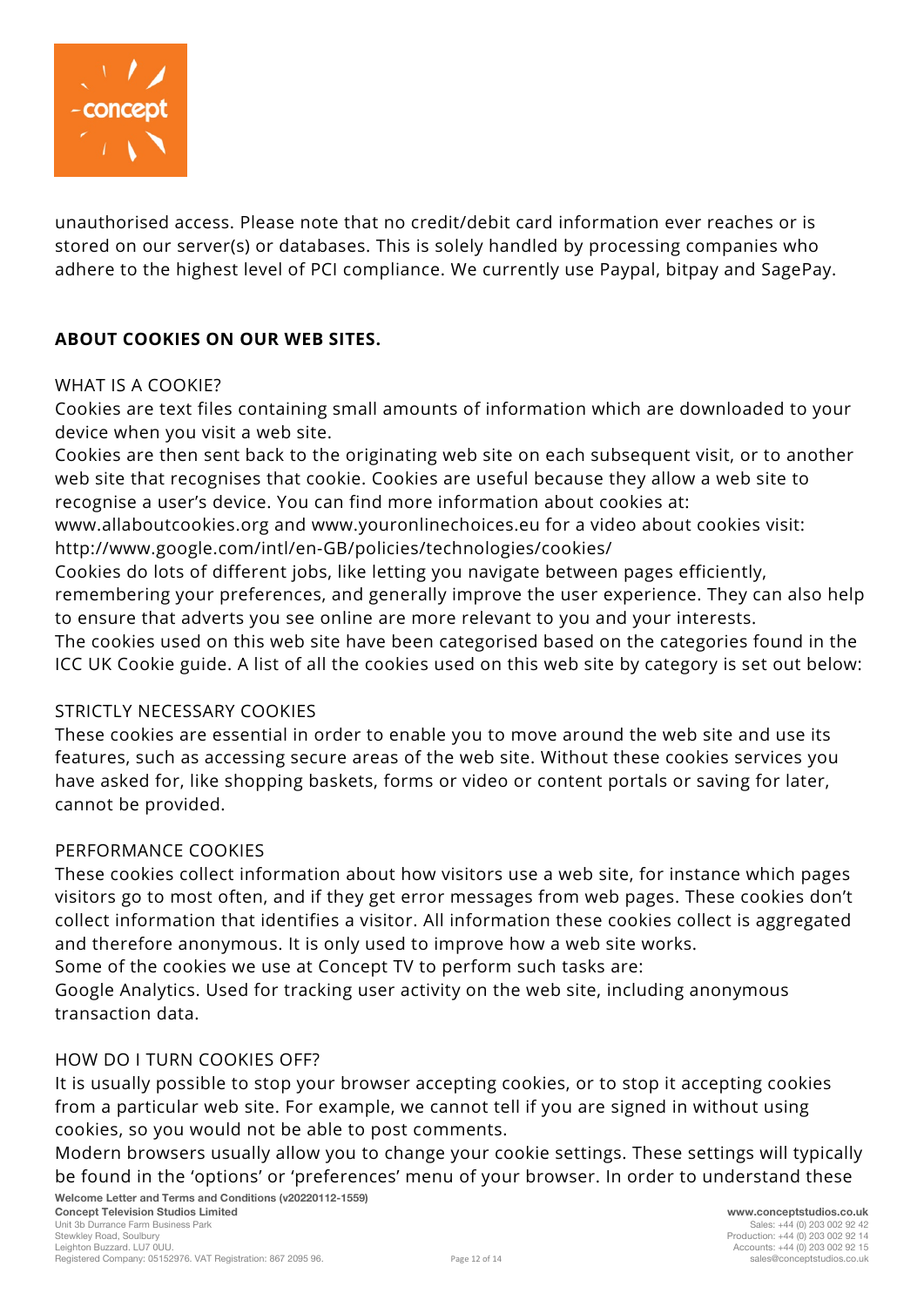

what these settings are, how they function and what impact they may have on your browsing and internet experience, please consult the provider of your software for further information. If you are primarily concerned about third party cookies generated by advertisers, you can turn these off by going to the Your Online Choices site.

You can also visit the trade body representing these advertising platforms for more information: Network Advertising Initiative.

They have provided a one-stop place that gathers all of the opt-out controls.

### **USEFUL WEBSITE LINKS**

If you would like to find out more about cookies and their use on the Internet, you may find the following links useful:

[www.aboutcookies.org](http://www.aboutcookies.org/)

[www.allaboutcookies.org](http://www.allaboutcookies.org/)

For further legal information about privacy issues, you may find these references useful:

Data Protection Act 1998 The Information Commissioner's Office

#### **OTHER WEB SITES**

Our web site contains links to other web sites. This privacy policy only applies to this web site so when you link to other web sites you should read their own privacy policies.

#### **CHANGES TO OUR PRIVACY POLICY**

We keep our privacy policy under regular review and we will place any updates on this web page. This privacy policy was last updated on 12 January 2022.

#### **HOW TO CONTACT US**

Please contact us if you have any questions about our privacy policy or the information that we hold about you:

By Email: [sales@conceptstudios.co.uk](mailto:sales@conceptstudios.co.uk)

**Welcome Letter and Terms and Conditions (v20220112-1559)** Or write to us at : Concept Television Studios Limited Unit 3b Durrance Farm Business Park, Stewkley Road, Soulbury, LU7 0UU. U.K

**Concept Television Studios Limited www.conceptstudios.co.uk** Unit 3b Durrance Farm Business Park<br>Stewkley Road, Soulbury Leighton Buzzard. LU7 0UU. Accounts: +44 (0) 203 002 92 15 Registered Company: 05152976. VAT Registration: 867 2095 96.